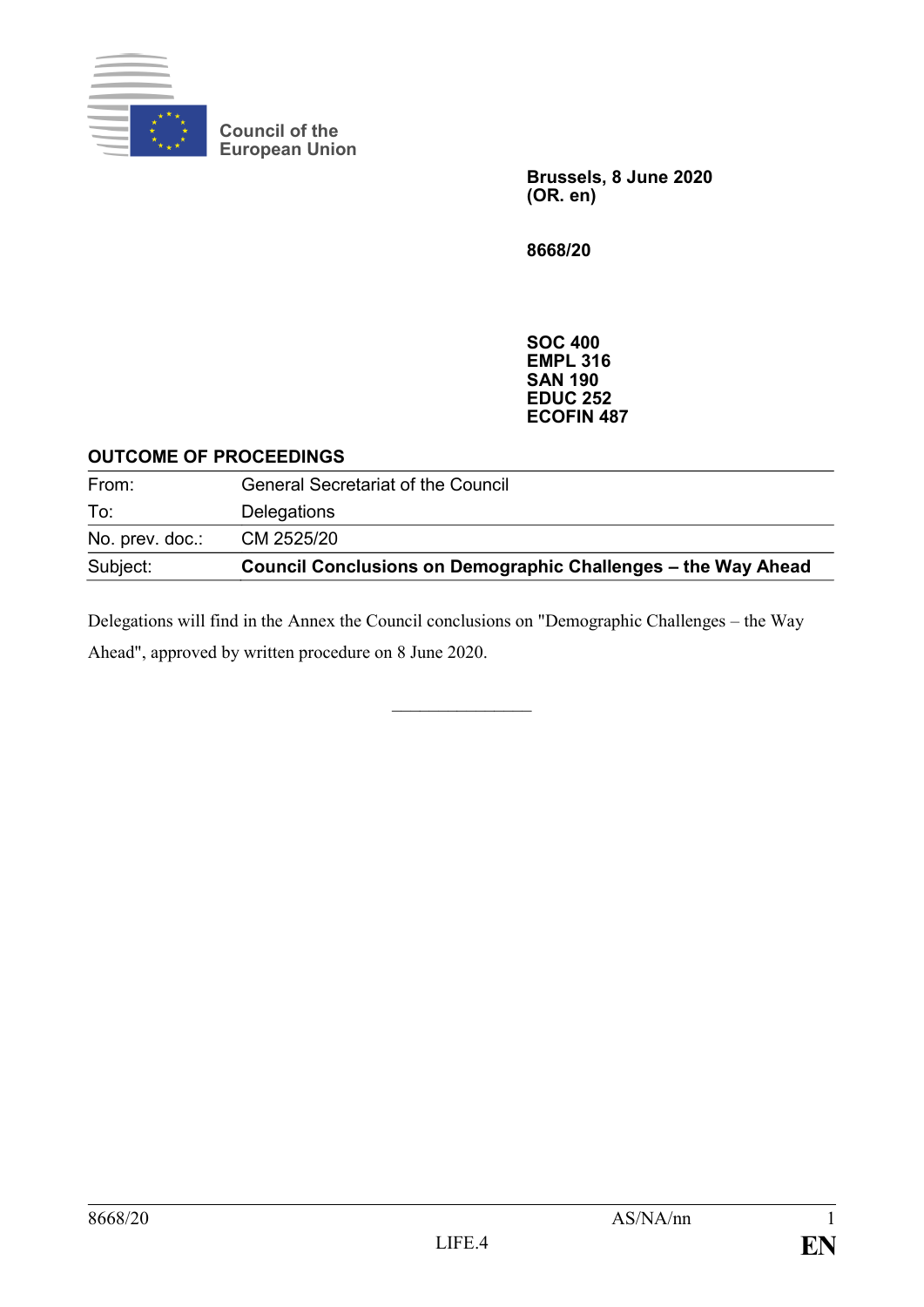# **Demographic Challenges – The Way Ahead**

# **Council Conclusions**

# **ACKNOWLEDGING that**

- 1. The Strategic Agenda 2019-2024 stipulates that the basis for long-term sustainable and inclusive growth needs to be renewed and cohesion in the EU strengthened. This requires upward convergence of our economies to be achieved and a range of challenges, including demographic change, to be addressed.
- 2. The European Pillar of Social Rights serves as a guide towards efficient employment and social outcomes for a socially fair and just transition to climate neutrality, digitalisation and demographic change.
- 3. The outbreak and spread of the COVID-19 pandemic is an unprecedented global challenge that will impact in different ways on the various sectors of our societies, economies, labour markets, health and social care systems, families' budgets and our citizens' daily lives, possibly triggering new demographic challenges.
- 4. Changes in climate, technology and demography affect and transform our societies and way of life.**<sup>1</sup>** As sustainable development and inclusive economic growth require human capital and new, innovative solutions, demographic renewal needs to be supported in all Member States and should have the same priority as climate neutrality and digitalisation at EU level. It should be anticipated and reflected in all future Commission initiatives in a horizontal manner.

 $\mathbf{1}$ **<sup>1</sup>** Political guidelines for the next European Commission 2019-2024.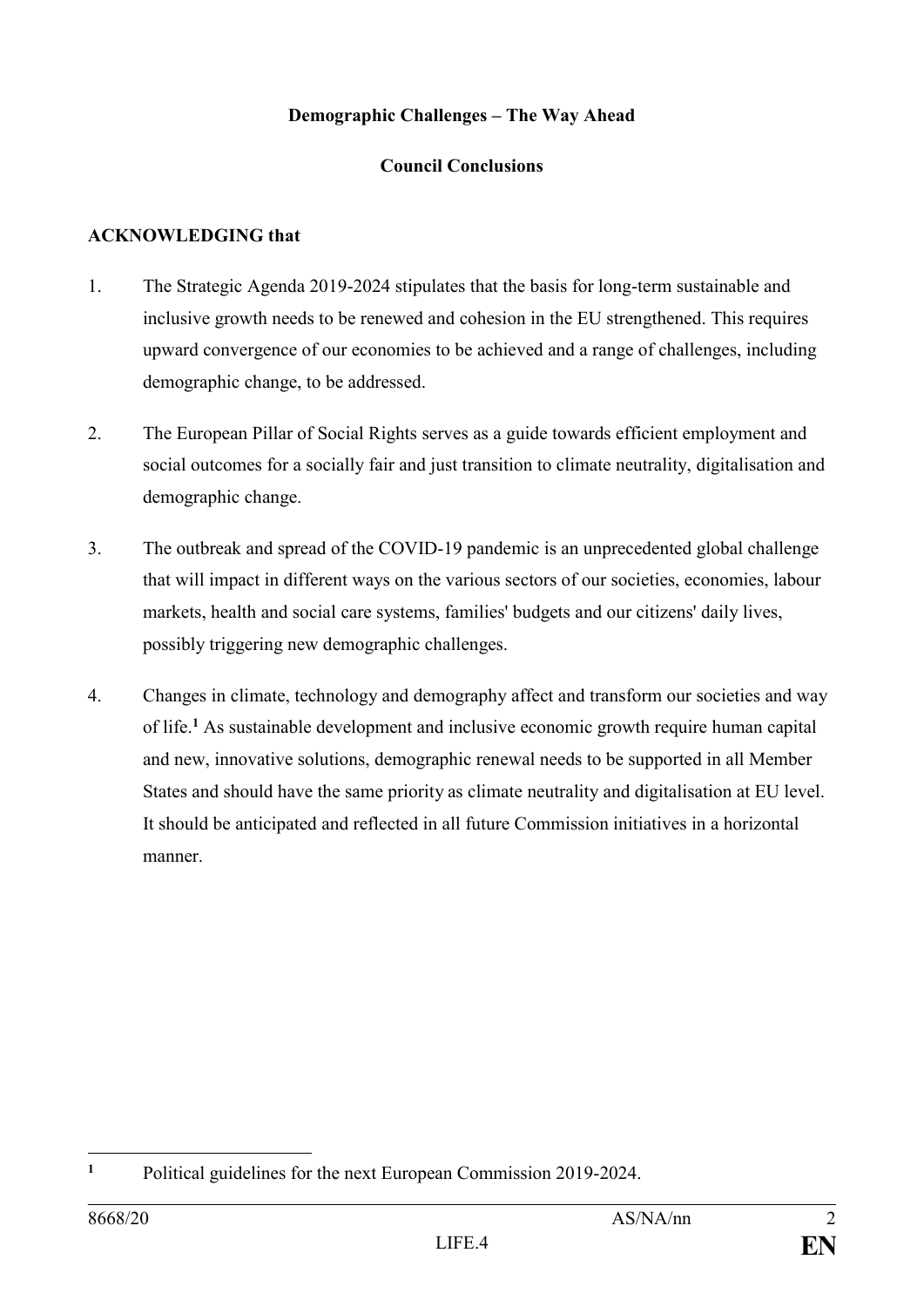- 5. Intra-EU labour mobility interacts with demographic change, easing demographic pressures in some regions while exacerbating the situation in others. The free movement of workers is and should remain one of the fundamental freedoms of the Union. While it has facilitated intra-EU labour mobility, it has also led to diverse phenomena in different regions of the Union: brain drain, brain gain, brain regain, brain circulation and population decline in general. It is important to provide regions lagging behind with conditions that make them more vibrant and attractive, thereby contributing to their sustainable development.
- 6. During the Covid-19 global pandemic, free movement of workers should be fully maintained while all necessary measures aimed at preventing the spread of the virus and protecting the rights and health of vulnerable workers are taken.
- 7. Between 2023 and 2060, the European labour force (aged 20-64) is projected to decline by 8.2 % (approximately 19 million people). This shrinking working-age population is expected to provide the means for pensions and healthcare services for the rapidly growing cohort of pensioners, challenging the sustainability and adequacy of pension systems**. 2** In order to sustain economic growth, it is important to invest in skills to promote productivity growth and to use the available labour force in full by integrating women and currently underrepresented groups, notably young people, the elderly and persons with disabilities, as well as to consider, where it is deemed appropriate, legal migration to mitigate the shrinking working-age population, while respecting national competences.

 $\overline{2}$ **<sup>2</sup>** European Parliament, in-depth analysis: "Demographic outlook for the European Union 2019".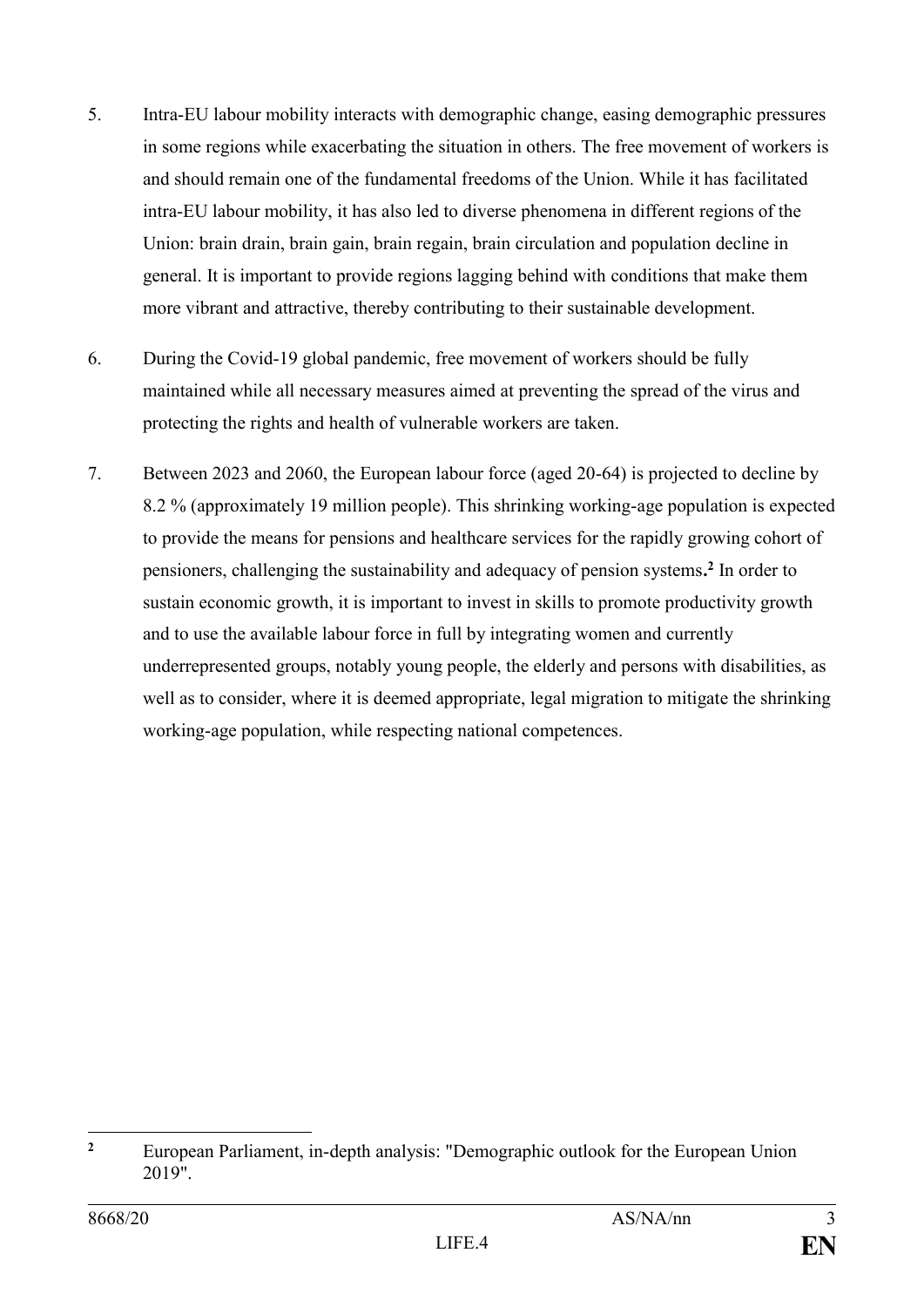- 8. Demographic trends in the EU are clearly pointing to the ageing of the population, with fertility rates sometimes significantly below the replacement level of 2.1.<sup>3</sup> Almost one-fifth (19.7 %) of the total EU population is over 65 years old, and this cohort is expected to make up 28.5 % of the total population by 2050.<sup>4</sup> This highlights a steady increase of the dependency ratio. An ageing society brings challenges but also opportunities for economic and social development and for society as a whole. It could play an important role in job creation and in supporting activities in a diverse range of sectors. As we live longer and healthier lives thanks to progress in, amongst other areas, medicine and public healthcare, social security and eradicating poverty, new opportunities will emerge in the silver and care economies. Apart from its economic importance, the "silver economy" should be considered a sign of social and cultural progress and connected to a positive and socially inclusive identity for the elderly in Europe. Increases in life expectancy and quality of life are to be considered as a success of the social model within the core values of the EU. Thus, a first objective regarding ageing of people is to focus on well-targeted policies and the provision of a comprehensive, age-appropriate health care system throughout life, particularly in the case of dependent persons.
- 9. The elderly are valuable to society and therefore should effectively participate in society to the fullest extent and live their lives with dignity and as independently as possible, including those having disabilities. The demographic trends, including the rapidly ageing population and longer life expectancy, mean that the need for promotion of health and well-being, longterm care, as well as strain on the healthcare and pension systems, will increase in Europe. This challenge should be seen as an opportunity to develop new services, new jobs and new forms of cooperation, and for social development. Accessible welfare technology and digitalization can help meet these challenges.

 $\overline{\mathbf{3}}$ **<sup>3</sup>** Communication from the Commission to the European Parliament, the Council, the European Economic and Social Committee and the Committee of the Regions: "A Strong Social Europe for Just Transitions", 14 January 2020.

**<sup>4</sup>** "Ageing Europe, Looking at the lives of older people in the EU", 2019 Edition.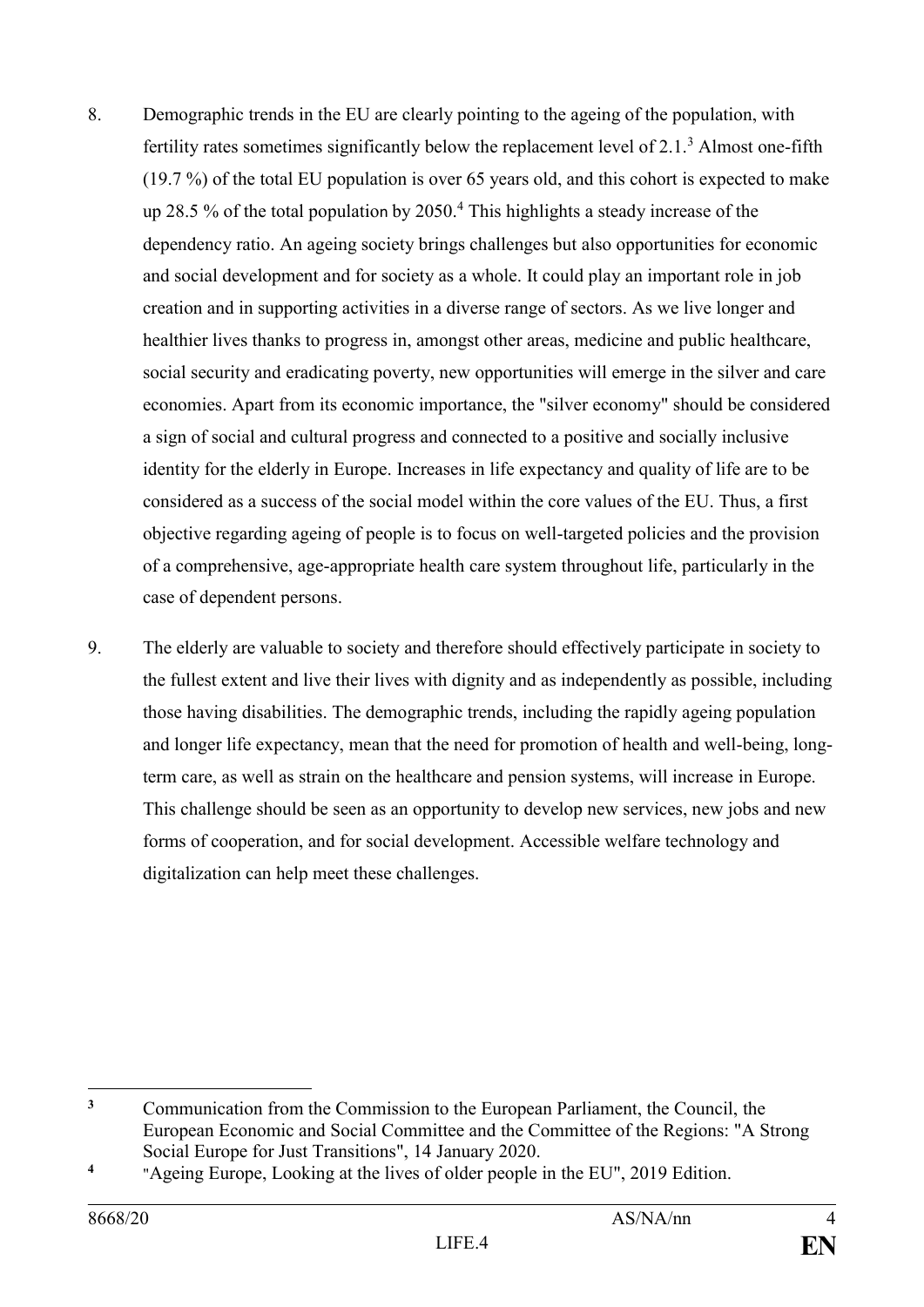- 10. Active inclusion of young people in the labour market and in society is essential. Young people can be particularly vulnerable because of the transitional life period they are going through, lack of professional experience or even basic skills, inadequate education or training, limited social protection coverage, restricted access to financial resources and precarious working conditions<sup>5</sup>.
- 11. Raising children is a long-term endeavour, and in order for demographic policies to be effective, they must be reliable and enduring. Investment in affordable and high-quality early childhood education and care can contribute to demographic renewal and have significant positive outcomes, in particular for socio-economically disadvantaged children, helping to make the future labour force more resilient in the face of demographic challenges, as well as achieving better social outcomes across the lifecycle.
- 12. The Barcelona targets with regard to the availability of high-quality and affordable childcare facilities for pre-school children (90 % of children from age three until mandatory school age and 33 % of children under three participating in childcare facilities) should be further pursued in Member States that lag behind in order to ensure upwards convergence.
- 13. Public policies should be designed in order to create the conditions, inter-alia the economic environment, enabling individuals and families to have the children they wish and to enjoy a better quality of life, live in safety and achieve balance between work, family and caring responsibilities.
- 14. The 2019 Work-Life Balance Directive is aimed at achieving equality between women and men with regard to labour market opportunities and treatment at work by facilitating the reconciliation of work, family life and caring responsibilities for workers who are parents or carers, and promoting equal sharing of these responsibilities, as also enshrined in principle 9 of the European Pillar of Social Rights.

 $\overline{5}$ **<sup>5</sup>** Council Recommendation of 22 April 2013 on establishing a Youth Guarantee - 2013/C 120/01.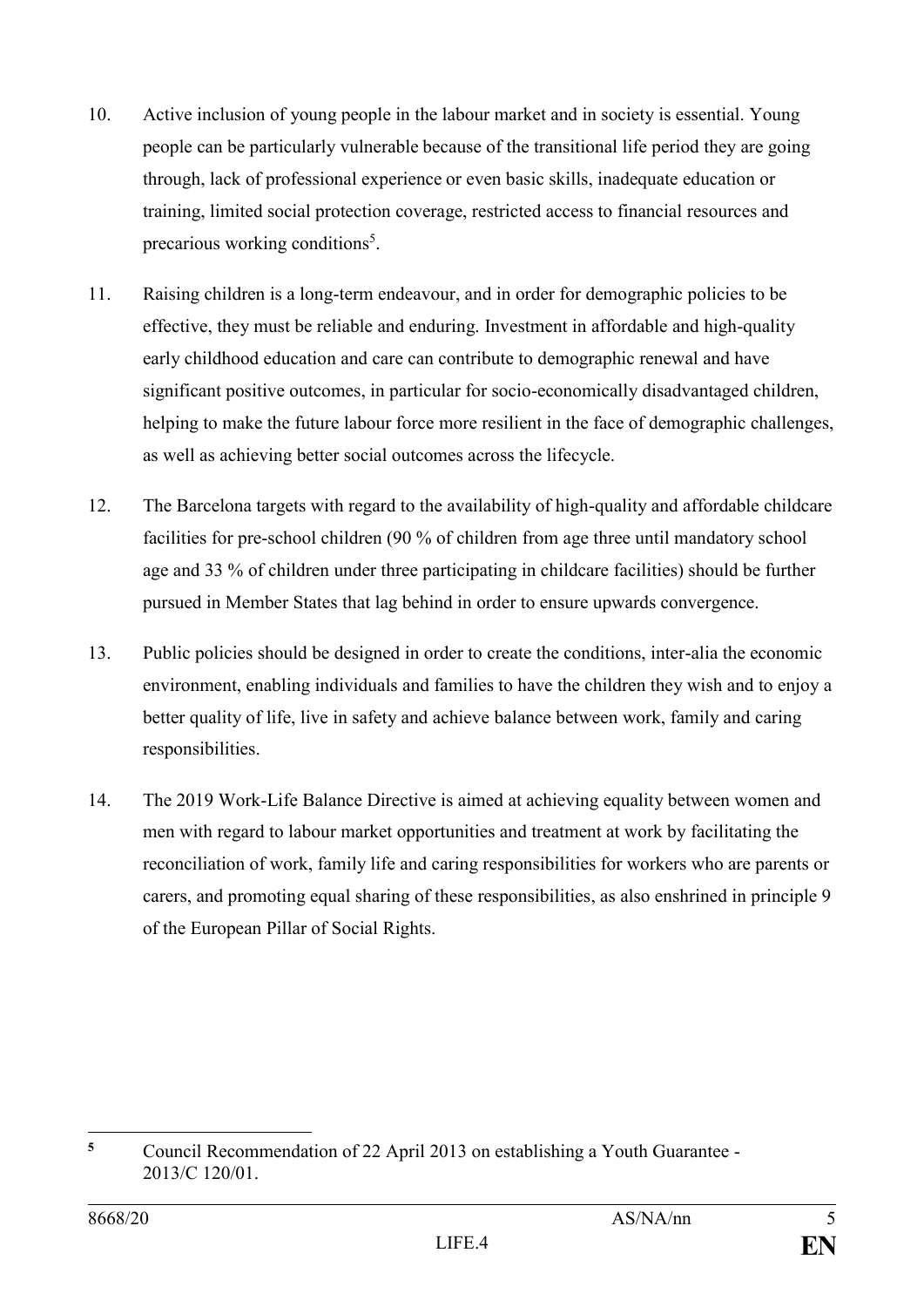- 15. Due to urbanisation, insufficient job opportunities, low incomes and inadequate services, many rural areas and island regions are seeing their populations decline, which increases the urban/rural divide, calling for the adoption of an integrated strategy in order to boost sustainable development of these regions based on their specific potential.
- 16. Enhancing transport connections and further developing public transport enable people to move freely, addressing the connectivity gaps and therefore boosting social cohesion.
- 17. Demographic change offers an opportunity to adapt pension, healthcare and long-term care systems. Active and healthy ageing, supported by efficient healthcare systems, flexible, adequate and tailored-made care models as well as employability of the ageing population are essential in ensuring the sustainability of social security and care systems. Improved coverage, accessibility, adequacy and sustainability are key to modernising social protection systems<sup>6</sup> and to reinforcing their resilience with regard to health and social system crises like the COVID-19 global pandemic.
- 18. The EU is currently moving towards longer-living, lower-fertility and better-educated societies. A comprehensive, accurate and evidence-based picture of the current situation and future projections can be obtained by examining data on migration, fertility and mortality**<sup>7</sup>** , together with education attainment and actual skill levels, labour force participation rates and other socio-demographic indicators. Evidence-based policy-making requires valid, relevant and timely data, disaggregated by sex and age. Continuously updated data on demographic processes and on factors influencing them, as well as on the specific needs and preferences of women and men of all age groups, constitute an essential tool for the formulation of demographic policies and the evaluation of their results.
- 19. In designing demographic policies, cross-sectoral coordination and cooperation between social, family, health, employment, education and care services are strongly required, including all economic sectors, taking into consideration the economic conditions of each Member State.

1

**<sup>6</sup>** Joint Employment Report - 6346/20.

**<sup>7</sup>** <https://ec.europa.eu/eurostat/web/population/overview>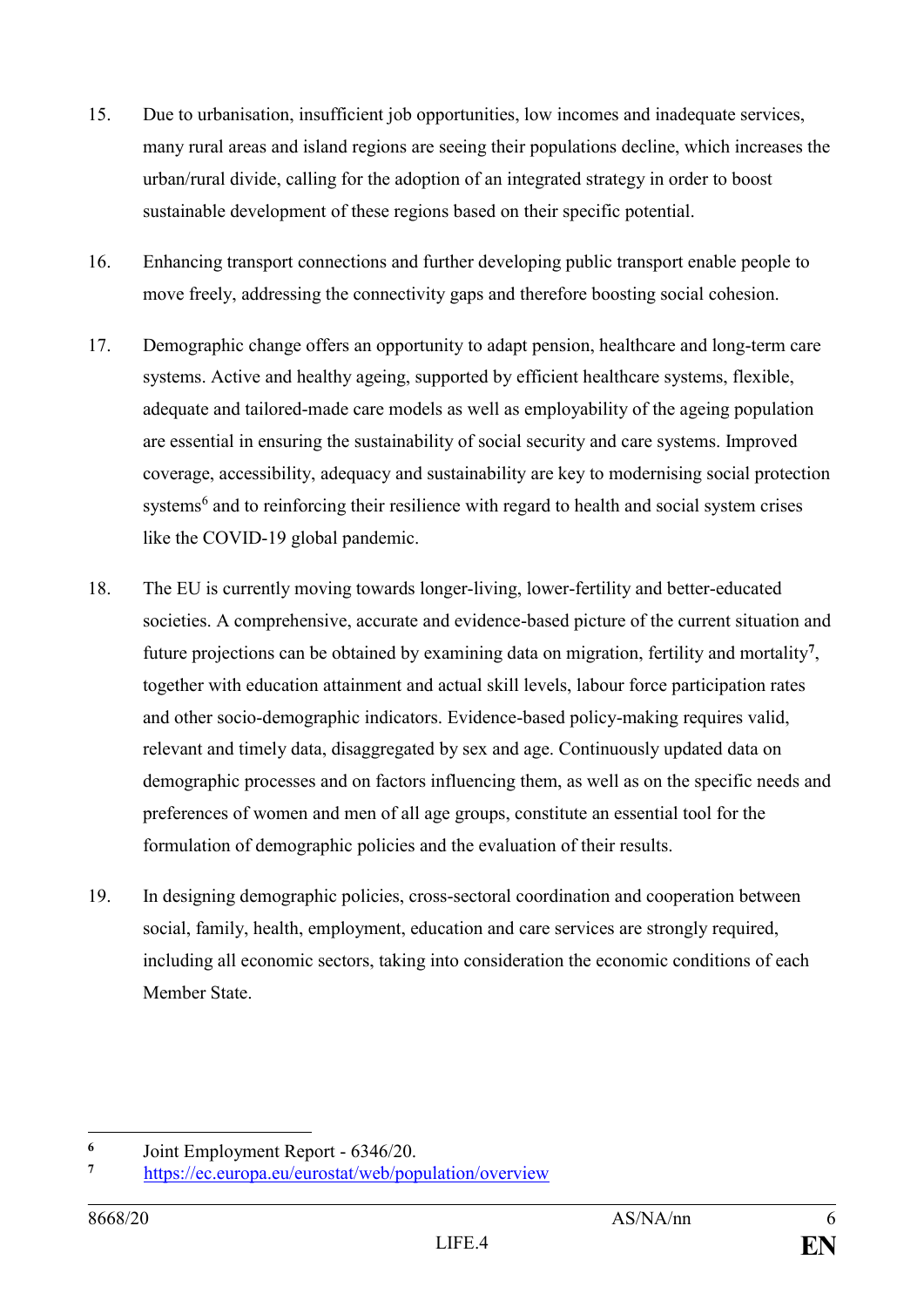20. The key to success lies in effective coordination and collaboration among all government levels: national, regional and local, together with the engagement of the social partners, civil society and other relevant stakeholders, cooperating at all levels to make it work.

# **CONSIDERING THAT**

- 21. The exploratory opinion of the European Economic and Social Committee on "Demographic challenges in the EU in the light of economic and development inequalities" stresses that high-quality, accessible and affordable education**,** care and assistance (for children, people with disabilities and the elderly) are key to tackling demographic challenges and supporting population growth.**<sup>8</sup>**
- 22. The message conveyed in the framework of the European Year for Active Ageing (2012), that solidarity between generations can withstand the test of population ageing, is still pertinent.
- 23. The Council Conclusions on the Economy of Wellbeing (2019) highlight several key elements for the resilience of our economies and societies and their future prosperity, including accessible and high-quality education and training, as well as lifelong learning, fair working-life policies, adequate and sustainable social protection systems, access to services, digitalisation and other technological developments,

# **THE COUNCIL OF THE EUROPEAN UNION**

#### **INVITES the Member States to:**

24. DEVELOP and UPDATE a framework for demographic policies involving the social partners, civil society and other relevant stakeholders, according to their competences;

<sup>&</sup>lt;u>.</u> **<sup>8</sup>** [https://www.eesc.europa.eu/en/our-work/opinions-information](https://www.eesc.europa.eu/en/our-work/opinions-information-reports/opinions/demographic-challenges-eu-light-economic-and-development-inequalities-exploratory-opinion-request-croatian-presidency)[reports/opinions/demographic-challenges-eu-light-economic-and-development-inequalities](https://www.eesc.europa.eu/en/our-work/opinions-information-reports/opinions/demographic-challenges-eu-light-economic-and-development-inequalities-exploratory-opinion-request-croatian-presidency)[exploratory-opinion-request-croatian-presidency.](https://www.eesc.europa.eu/en/our-work/opinions-information-reports/opinions/demographic-challenges-eu-light-economic-and-development-inequalities-exploratory-opinion-request-croatian-presidency)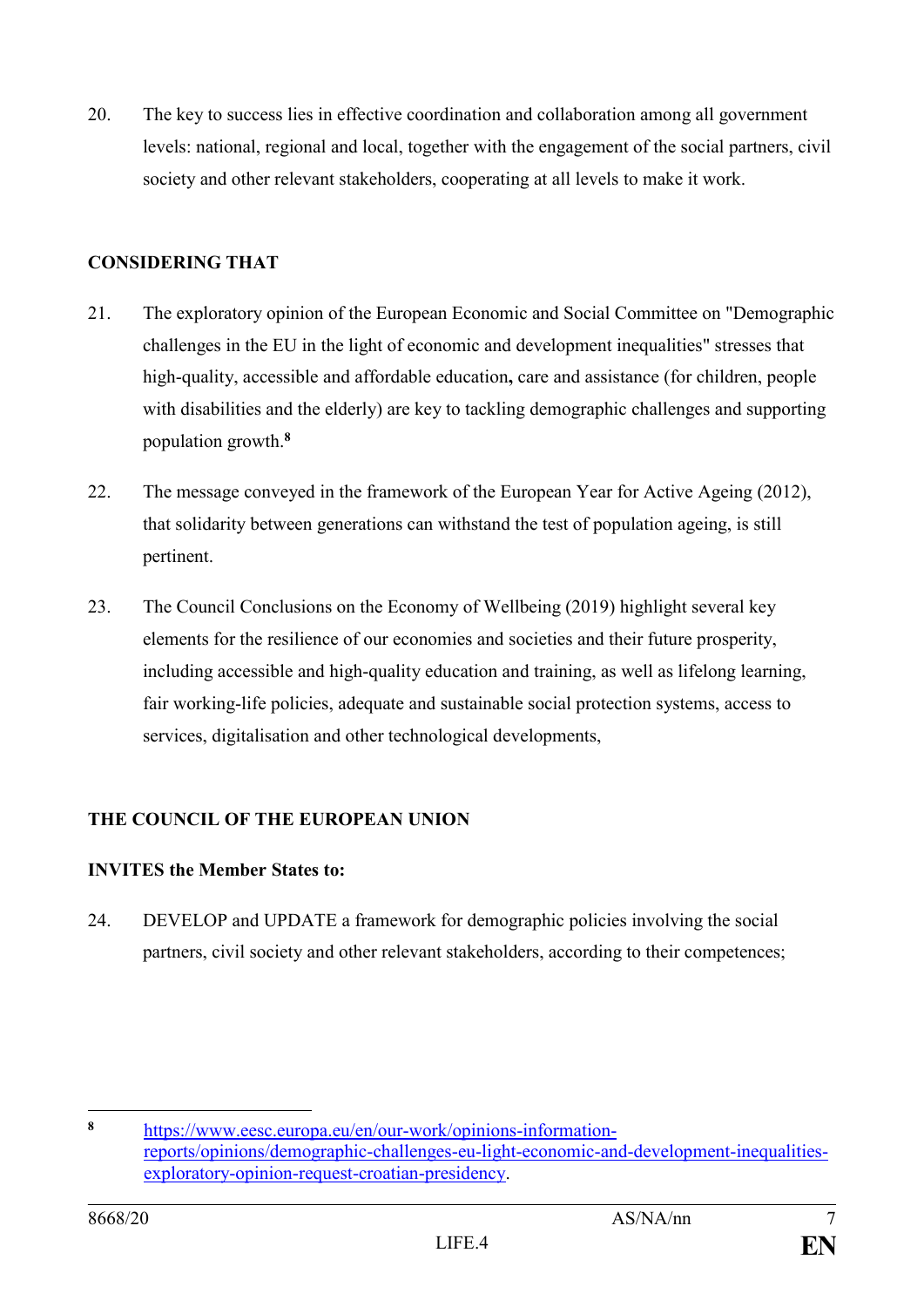- 25. ADDRESS current and future mismatches between labour supply and demand, since digital transformation, globalisation and demographic changes are shaping labour market demands through the creation and destruction of jobs, as well as by changing the nature of existing occupations, taking into account the impact of demographic changes on the labour market processes in order to reap the benefits of the digital transformation and globalisation for the creation of new job opportunities across all regions;
- 26. ENCOURAGE the improvement of skill levels, through affordable, accessible and inclusive quality education and training and also through lifelong learning, including digital skills, to help increase access to the labour market and sustain economic growth, social inclusion and personal fulfilment, for both women and men;
- 27. ENCOURAGE and PROMOTE skills acquisition in science, technology, engineering and mathematics (STEM), motivating young people, especially young women, to take up STEM careers, investment in education and training, research, innovation and artificial intelligence which can help the EU address demographic challenges and can enhance productivity and sustain economic growth in the face of a shrinking working-age population, while creating high-quality jobs which attract talent;
- 28. RAISE awareness of the importance of including women and underrepresented groups, notably young people, elderly workers and persons with disabilities, improving labourmarket participation across all ages and groups in order to help mitigate the effects of demographic ageing on the sustainability of social protection systems and to promote equality;
- 29. IMPLEMENT inclusive social and labour policies, based on equal opportunities, and in particular work-life balance policies, by promoting the participation of women in the labour market, flexible working arrangements for both women and men, the provision of accessible and affordable high-quality childcare and long-term care services, as well as equal sharing of household and caring responsibilities between women and men, to enable parents or people with caring responsibilities to participate in the workforce and in society;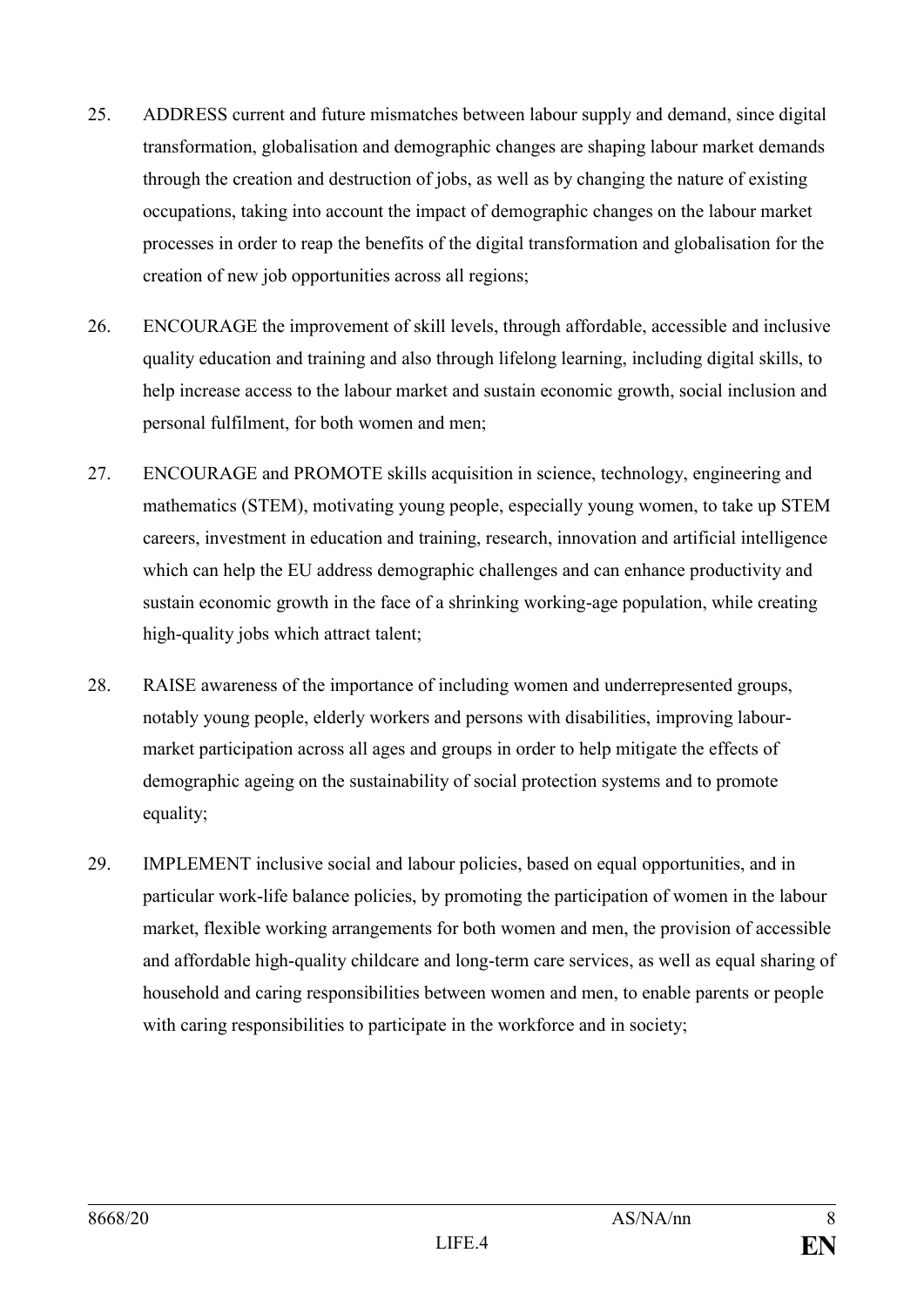- 30. PROGRESS towards implementing and ensuring the principle of equal pay for work of equal value for women and men in order to close the gender gaps in employment, pay and pensions;
- 31. ENCOURAGE investment in children as the form of social investment that pays the highest return in the future. This includes efforts to break the poverty cycle from generation to generation by using targeted investments to reduce child poverty;
- 32. PROMOTE and EMPHASISE adequate and coordinated policies that provide different kinds of financial and other support for families, in particular for those raising children (e.g. paid leave, child allowances, appropriate tax and benefit systems, subsidised housing solutions and support for students), including innovative solutions;
- 33. EMPHASISE the importance of solidarity between generations, PROMOTE active and healthy ageing and SECURE access to the necessary support for the ageing population and their families, including adaptability of living spaces, e-health and artificial intelligence, given their impact on addressing the challenges of ageing and loss of autonomy;
- 34. STRENGTHEN the awareness within the population of the rights of older persons to an autonomous, dignified and self-determined life, and the right to social participation, also in times of crisis like the current COVID-19 global pandemic, promoting healthy and active ageing, investing in social protection and paying attention in all respects to the positive treatment of the elderly;
- 35. FOSTER the rights of the elderly with disabilities, ensuring decent living conditions and full participation in community life and EXPLORE compatibility between disability pensions and retirement pensions;
- 36. ADDRESS the challenges and TAKE ADVANTAGE of the opportunities resulting from a rising demand for long-term care due to ageing and EXPLORE how digitalisation and welfare technology can be better integrated into care services to improve the accessibility and delivery of services;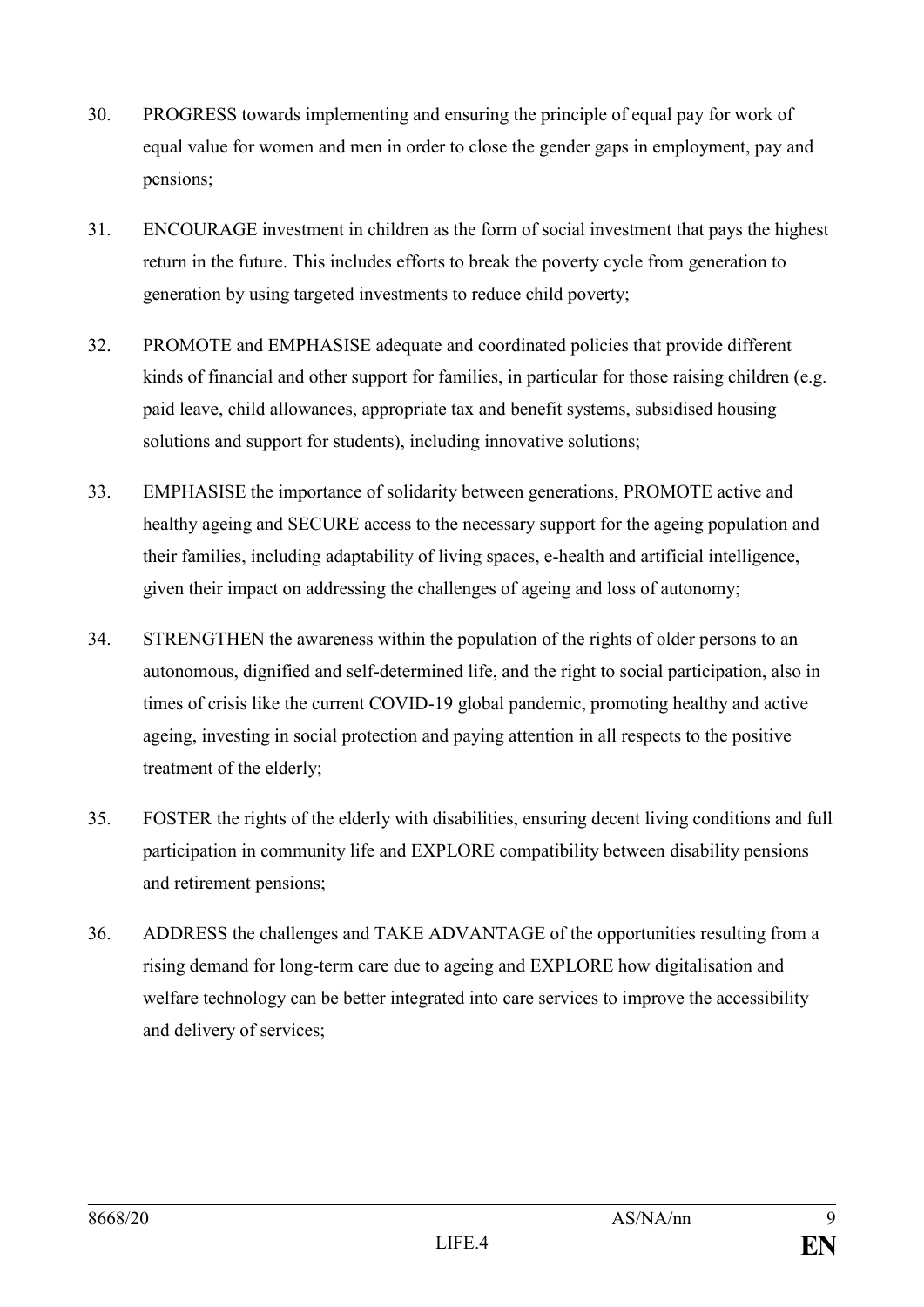- 37. DETERMINE areas and regions which may need intervention in terms of transport accessibility, as the lack of access to transport means in many instances a lack of access to high-quality education and training, culture, labour markets or healthcare services;
- 38. ENSURE, in the light of national circumstances, access to adequate social protection for all workers, regardless of the type of employment relationship and duration and under comparable conditions, for the self-employed $910$ ;
- 39. CONSIDER, where it is deemed appropriate, legal migration in order to mitigate the shrinking working-age population, while respecting national competences;

# **INVITES the Member States and the European Commission, in accordance with their respective competences, taking into account national circumstances and respecting the role and autonomy of the social partners, to:**

- 40. PROMOTE the implementation of the principles of the European Pillar of Social Rights as a necessary step towards equal opportunities and access to the labour market, fair working conditions, as well as social protection and inclusion;
- 41. IMPLEMENT evidence-based and effective policy interventions at national and Union level to address common challenges resulting from demographic change, including the availability of high-quality long-term care and the sustainability and adequacy of social protection systems;
- 42. ADDRESS imbalances in intra-EU mobility in order to enhance social cohesion and transform brain drain into brain circulation or brain gain and PURSUE the continuous upskilling and reskilling of the labour force, taking into account the dynamic nature of the labour market and environmental, technological and demographic transformation in order to tackle regional disparities, rural depopulation and urban challenges;

 $\overline{Q}$ <sup>9</sup> Council Recommendation of 8 November 2019 on access to social protection for workers and the self-employed (2019/C 387/01).

**<sup>10</sup>** European Pillar of Social Rights.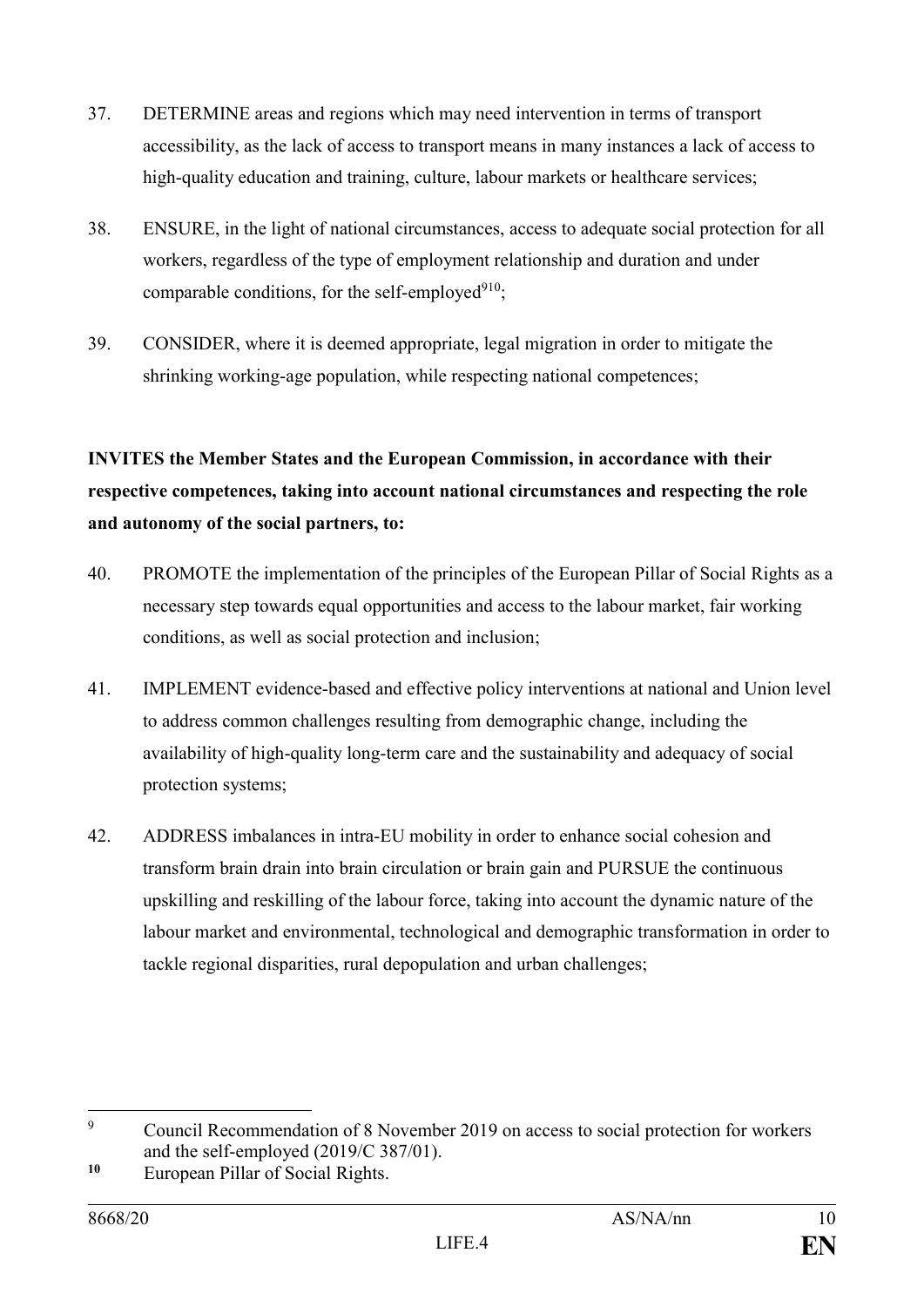- 43. IMPROVE the knowledge base and understanding of and RAISE awareness of the importance of the "silver economy" and the opportunities of its positive overall impact which should be based on a balance between economic and human needs:
- 44. STIMULATE innovative solutions that facilitate and give added value to the participation of the elderly in society and in the labour market in accordance with their capabilities and inclinations, and that encourage and support healthy and active ageing across all policies and PROMOTE the rights of older persons with disabilities;
- 45. INCREASE accessibility to affordable, high-quality and, where appropriate, integrated social, family, health, employment, education, housing, care and transport services, which can be important factors to mitigate the urban/rural divide;
- 46. STRENGTHEN the ability to mitigate possible new demographic challenges emerging due to the outbreak of the COVID-19 global pandemic and ENSURE the resilience of society;
- 47. FOLLOW UP the progress of the implementation of the Joint European Roadmap towards a more resilient, sustainable and fair Europe**<sup>11</sup>** aimed at a coordinated and inclusive strategy for overcoming the current phase of the COVID-19 global pandemic, and STRENGTHEN the coordination of economic strategies, in order to achieve a recovery of production activities and the functioning of the labour markets;

# **INVITES the European Commission to:**

48. FURTHER DEVELOP a common basis and interactive EU-wide resource for obtaining timely, consistent, reliable, comparable and accessible data, disaggregated by sex and age, for addressing demographic developments, and SUPPORT national policies to tackle demographic challenges, taking into account the demographic projections and the identified impacts of demographic changes on European society, especially important in the light of the COVID-19 recovery;

 $11$ **<sup>11</sup>** [https://ec.europa.eu/info/sites/info/files/communication\\_-](https://ec.europa.eu/info/sites/info/files/communication_-_a_european_roadmap_to_lifting_coronavirus_containment_measures_0.pdf) [\\_a\\_european\\_roadmap\\_to\\_lifting\\_coronavirus\\_containment\\_measures\\_0.pdf](https://ec.europa.eu/info/sites/info/files/communication_-_a_european_roadmap_to_lifting_coronavirus_containment_measures_0.pdf)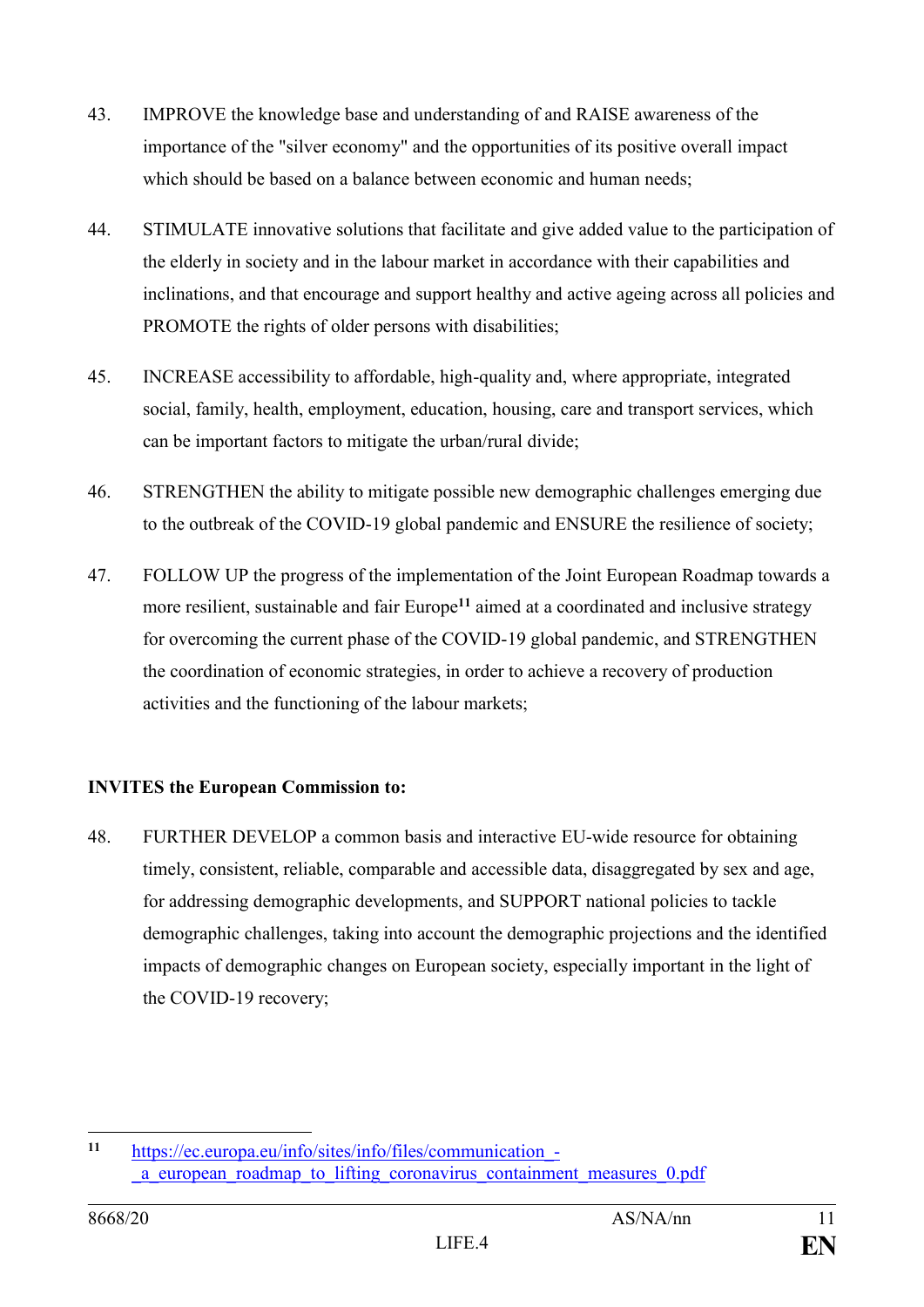- 49. ELABORATE, where relevant, an appropriate and differentiated strategy, including possible targeted European funding, for the Member States, their rural areas, islands and other regions most acutely affected by population decline, especially where this is a consequence of insufficient job opportunities, services or transport connections, specifically designed to attract people to these regions;
- 50. ENSURE that all policy proposals and initiatives are accompanied by comprehensive demographic and territorial impact assessments, conducted in parallel with economic, environmental and social impact assessments, with the objective of making regions lagging behind more vibrant and attractive, thus contributing to the social and territorial cohesion of the Union;
- 51. LAUNCH a comprehensive reflection on population ageing and its full implications, including its long-term effects on the EU's economy and society, followed by concrete initiatives, with due regard for Member State competence, with the objective of turning this challenge into new opportunities and thereby aiming to ensure, in the long run, inclusive and sustainable economic growth and social protection systems;
- 52. PROPOSE a distinct long-term care strategy aiming to increase women's participation in the labour market in order to maintain inclusive and non-discriminatory economic growth and mitigate the risks and pressures on public finances and social expenditure more generally related to population ageing, mindful of the balance between work and family life;
- 53. DELIVER in a timely manner a proposal for a European Child Guarantee;
- 54. SUGGEST that 2023 be designated the European Year for combating child poverty;
- 55. ENSURE that investments through EU funds make a tangible contribution to addressing demographic challenges at national and regional levels, taking into account intra-EU mobility, by identifying specific actions mitigating the most acute impacts of demographic trends and creating the means for sharing best practices so that relevant stakeholders can learn from each other's experiences;